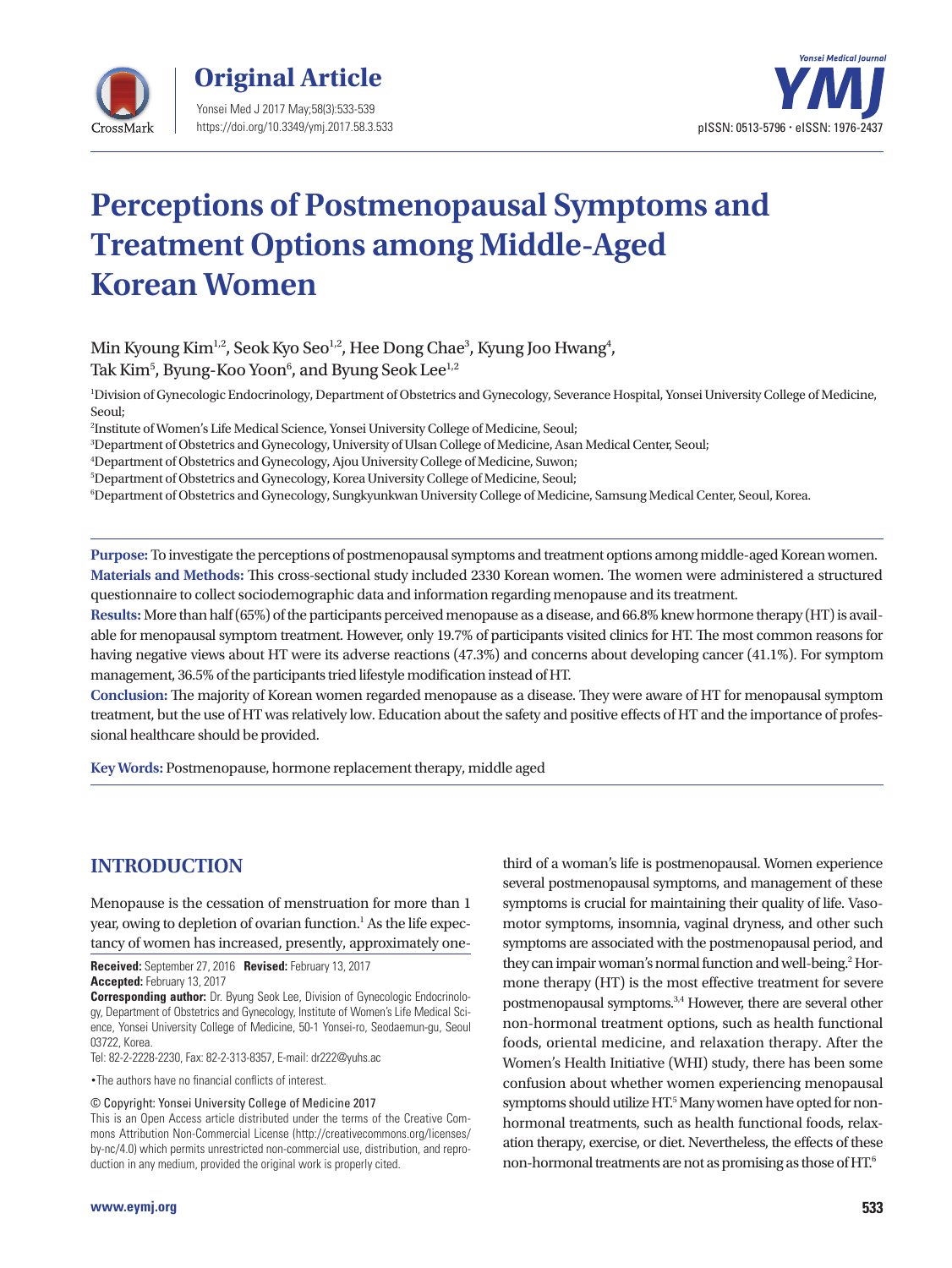There have been several trials worldwide in finding out the middle-aged women's perception of menopause and its treatment methods. A Belgian study used an internet survey to obtain information from 600 postmenopausal women. Almost all participants (98%) were aware of menopause, and 82% knew the different treatment options. Interestingly, HT was used significantly more often by French-speaking women (32%) than by Dutch-speaking women (9%).<sup>7</sup> On the other hand, a Chinese study has shown that HT awareness among women was only 3.5% and that, although most Chinese women had knowledge of menopause, they thought menopausal symptoms should not be treated.<sup>8</sup> A study from Central America reported that women considered HT as a treatment option in 27.2%, but the actual use was rather low (2.7%).<sup>9</sup> Different cultures and socioeconomic backgrounds are reflected in the different results in these studies. Due to this background, the present study aimed to investigate the perceptions of postmenopausal symptoms and treatment options among Korean middle-aged women.

## **MATERIALS AND METHODS**

This study was done during the "2015 Cool Diva campaign" supervised by the Korean Menopause Society. The study enrolled 2330 Korean women aged 45–65 years. 'Middle-aged' women are defined as women in their perimenopausal and postmenopausal period, and 45–65 years of age is the correlated period. The participants included menopausal (45.1%) and perimenopausal women. After stratified sampling, random quota sampling of the participants was performed. Sociodemographic data, such as age, education level, resident city, occupation, and income, were collected. This study used asmartphone survey application (http://ovey.co.kr) with a structured questionnaire composed of 21 questions with regard to the following three categories: general perceptions of menopause, treatment options, and postmenopausal symptoms and their treatments. The survey was conducted for 3 days from June 16 to 19, 2015. The study subjects randomly participated the mobile survey at their own will and were rewarded with an item they chose after they finished the survey. The survey was automatically finalized once the number of participants reached 2330. The study was performed according to the tenants of the Declaration of Helsinki and was approved by the Institutional Review Board of Yonsei University Health System, Severance Hospital (4-2015-0756).

The first questionnaire category (general perceptions of menopause) included questions on whether the study participants perceived menopause as a disease. It also included questions on the source of information about menopause. The second category (treatment options) had the following three topics: HT, health functional foods, and visiting gynecology clinics. The study participants were asked whether they were aware about HT or health functional foods and their opinion on these

treatments. They were also asked whether they had visited gynecology clinics for postmenopausal symptoms and if they were inclined to visit such clinics in the future. The third category (postmenopausal symptoms and their treatments) included questions on whether the participants experienced certain postmenopausal symptoms and whether they tried to improve the symptoms. It also included questions on the approaches to handle the symptoms and the effectiveness of the treatment approaches. Finally, the participants were questioned on whether they had discontinued HT previously and on the reasons for discontinuing HT. Statistical analysis was done using Pearson's chi-square test by SPSS ver. 23 (IBM, Armonk, NY, USA).

## **RESULTS**

The sociodemographic characteristics of the study participants are presented in Fig. 1. Approximately 70% of the study participants were aged 45–54 years and lived in Seoul (the capital of Korea) or nearby Gyeonggi province. Additionally, approximately 50% were working, 40% were homemakers, and more than 60% had college education.

With regard to the first questionnaire category (general perceptions of menopause), 65% of the participants recognized menopause as a disease that needs treatment. The perception of menopause as a disease was greater in younger participants than in older participants (70.5% for participants in their late 40s, and 56.7% for participants in their early 60s). Participants who had high income had a tendency to recognize menopause as an illness (72.5%) (Supplementary Table 1, only online).

For obtaining information about menopause, a majority of participants (64.6%) depended on their friends or family members, and many relied on mass media, such as TV/radio (50.5%) and the internet/social network services (SNS) (45.0%). High proportions of participants, especially in their late 40s (50.7%) and early 50s (44.3%), obtained information from the internet/ SNS (Supplementary Table 2, only online).

With regard to the second category (treatment options), 66.8% of the participants were aware that HT is available for menopausal symptom treatment. Awareness about HT was greater among participants in their early 60s than among those in their late 40s (81.9% vs. 63.9%) and greater among participants with high income than among those with low income (72.5% vs. 58.0%). Moreover, awareness about HT was higher among participants who considered menopause as a disease than among those who did not consider menopause as a disease (70.7% vs. 59.6%) (Supplementary Table 3, only online).

A low proportion of participants had positive views about HT (30.9%), and most participants had neutral views (61.7%). A very low proportion of participants had negative views about HT (7.3%). Among participants in their late 40s, 33.0% had positive views, and among participants in their early 60s, 69.4%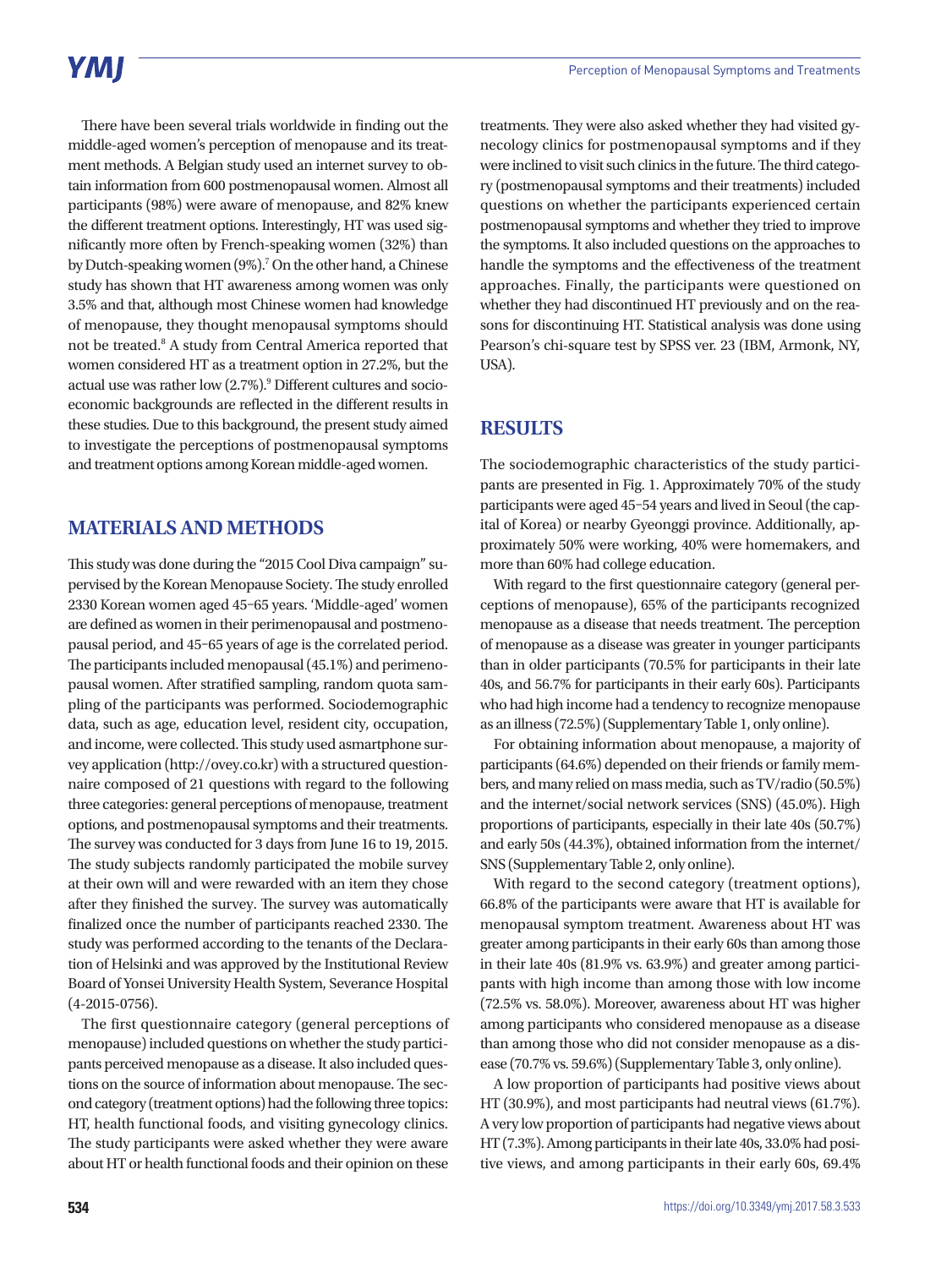had neutral views about HT. Participants who perceived menopause as a disease had more positive views about HT (40.7%) than those who did not (Supplementary Table 4, only online). The most common reasons for having negative views about HT were its adverse reactions (47.3%) and concerns about developing cancer (41.1%) (Supplementary Table 5, only online).

For alleviating menopausal symptoms, 42.8% of the participants believed that simple lifestyle modifications would be effective, while 30.2% and 14.7% believed that HT and health functional foods would be effective, respectively (Table 1) (Supplementary Table 6, only online). Low proportion of participants (29.9%) visited clinics for professional consultation and treatment (Supplementary Table 7, only online). The lowest proportion was noted for participants in their late 40s (19.6%), and with age, the proportion of participants who sought professional help increased (early 50s, 35.5%; late 50s, 40.4%; early 60s, 43.3%). Moreover, clinic visits were more common among participants who considered menopause as a disease than among those who did not consider menopause as a disease (35.8% vs. 18.9%). The participants' willingness to visit

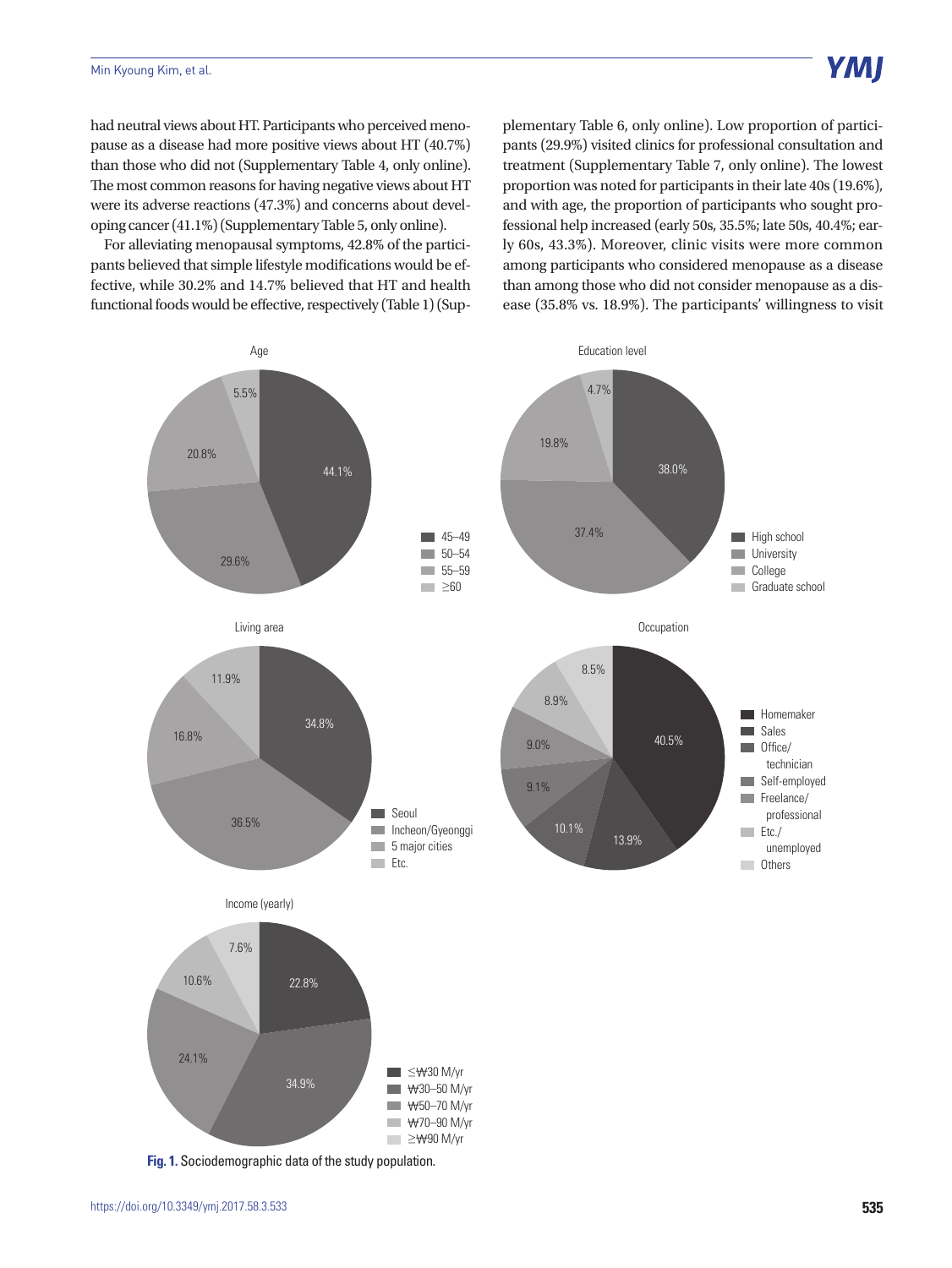clinics in the future and the reason for avoiding the clinics are described more in Supplementary Table 8 and 9 (only online).

With regard to the third category (postmenopausal symptoms and their treatments), 70.8% of the menopausal participants experienced menopausal symptoms (Supplementary Table 10 and 11, only online). Among the symptoms experienced, hot flushes were the most common (75.4%), followed by vaginal dryness (50.9%), fatigue (50.3%), and insomnia (47.6%) (Table 2) (Supplementary Table 12, only online). The menopausal symptom that was the most difficult to endure was hot flushes (33.1%), followed by insomnia (15.1%) and arthritic or muscular pain (9.2%) (Supplementary Table 13, only online). Although the most frequently experienced symptoms were vaginal dryness and fatigue, they were not considered difficult to endure by

|  | Table 1. Treatment Options that are Considered to be Helpful for Alleviating Menopausal Symptoms |  |  |  |
|--|--------------------------------------------------------------------------------------------------|--|--|--|
|  |                                                                                                  |  |  |  |

|                             | <b>All</b> |           |           |           |                          |            |
|-----------------------------|------------|-----------|-----------|-----------|--------------------------|------------|
|                             |            | $45 - 49$ | $50 - 54$ | $55 - 59$ | $\geq 60$                | $p$ value* |
| Number of participants      | 2330       | 1028      | 690       | 485       | 127                      |            |
| Lifestyle modifications (%) | 42.8       | 41.5      | 45.5      | 40.4      | 47.2                     | 0.201      |
| Clinic visit or HT (%)      | 30.2       | 33.1      | 26.8      | 29.1      | 29.1                     | 0.035      |
| Health functional foods (%) | 14.7       | 14.1      | 15.7      | 15.5      | 11.0                     | 0.372      |
| None $(\%)$                 | 6.7        | 5.4       | 6.7       | 9.3       | 7.9                      | 0.038      |
| Oriental medicine (%)       | 3.6        | 3.8       | 3.0       | 3.9       | 3.9                      | 0.773      |
| Phytoestrogens (%)          | 1.7        | 1.7       | 2.2       | 1.4       | $\overline{\phantom{a}}$ | 0.465      |
| Others (%)                  | 0.3        | 0.4       | 0.1       | 0.4       | 0.8                      |            |
| Total                       | 100.0      | 100.0     | 100.0     | 100.0     | 100.0                    |            |

HT, hormone therapy.

\*Pearson's chi-square test.

#### **Table 2.** Experienced Postmenopausal Symptoms

|                             | <b>All</b> |           | $p$ value* |           |           |       |
|-----------------------------|------------|-----------|------------|-----------|-----------|-------|
| <b>Multiple choices</b>     |            | $45 - 49$ | $50 - 54$  | $55 - 59$ | $\geq 60$ |       |
| Number of participants      | 743        | 88        | 294        | 283       | 78        |       |
| Vasomotor symptoms (%)      | 75.4       | 79.5      | 74.5       | 76.0      | 71.8      | 0.767 |
| Vaginal dryness (%)         | 50.9       | 47.7      | 54.8       | 49.5      | 44.9      | 0.288 |
| Fatigue (%)                 | 50.3       | 55.7      | 54.4       | 46.3      | 43.6      | 0.115 |
| Insomnia $(\%)$             | 47.6       | 46.6      | 51.4       | 47.0      | 37.2      | 0.162 |
| Palpitation (%)             | 42.0       | 47.7      | 41.2       | 38.9      | 50.0      | 0.258 |
| Depression (%)              | 40.6       | 47.7      | 40.5       | 38.9      | 39.7      | 0.615 |
| Temperament (%)             | 38.6       | 43.2      | 42.5       | 35.7      | 29.5      | 0.106 |
| Arthritic/muscular pain (%) | 37.7       | 39.8      | 42.2       | 35.7      | 25.6      | 0.028 |
| Perspiration (%)            | 35.7       | 36.4      | 39.1       | 33.9      | 28.2      | 0.224 |
| Dizziness (%)               | 18.2       | 22.7      | 19.0       | 17.3      | 12.8      | 0.352 |
| Headache (%)                | 16.8       | 27.3      | 17.0       | 13.8      | 15.4      | 0.031 |

\*Pearson's chi-square test.

#### **Table 3.** Attempted Treatments by the Participants

|                                                           |            |           |           |           |           |            | <b>Menopause as</b> |           |            |
|-----------------------------------------------------------|------------|-----------|-----------|-----------|-----------|------------|---------------------|-----------|------------|
|                                                           | <b>All</b> | Age (yrs) |           |           |           | $p$ value* | a disease           |           | $p$ value* |
|                                                           |            | $45 - 49$ | $50 - 54$ | $55 - 59$ | $\geq 60$ |            | Yes                 | <b>No</b> |            |
| Number of participants                                    | 743        | 88        | 294       | 283       | 78        |            | 487                 | 256       |            |
| Diet and exercise (%)                                     | 36.5       | 33.0      | 35.7      | 39.2      | 33.3      | 0.615      | 30.8                | 47.3      | < 0.001    |
| Clinic visits and HT prescription (%)                     |            | 19.3      | 16.3      | 20.5      | 29.5      | 0.073      | 26.3                | 7.0       | < 0.001    |
| Health functional foods (%)                               | 11.4       | 13.6      | 13.6      | 10.2      | 5.1       | 0.155      | 12.5                | 9.4       | 0.2        |
| Clinic visits and non-hormonal treatment prescription (%) | 10.5       | 14.8      | 12.6      | 7.8       | 7.7       | 0.113      | 14.4                | 3.1       | < 0.001    |
| Etc. $(\% )$                                              | 3.0        | 2.3       | 3.4       | 3.2       | 1.3       |            | 2.9                 | 3.1       |            |
| None $(\%)$                                               | 19.0       | 17.0      | 18.4      | 19.1      | 23.1      | 0.768      | 13.1                | 30.1      | < 0.001    |

HT, hormone therapy.

\*Pearson's chi-square test.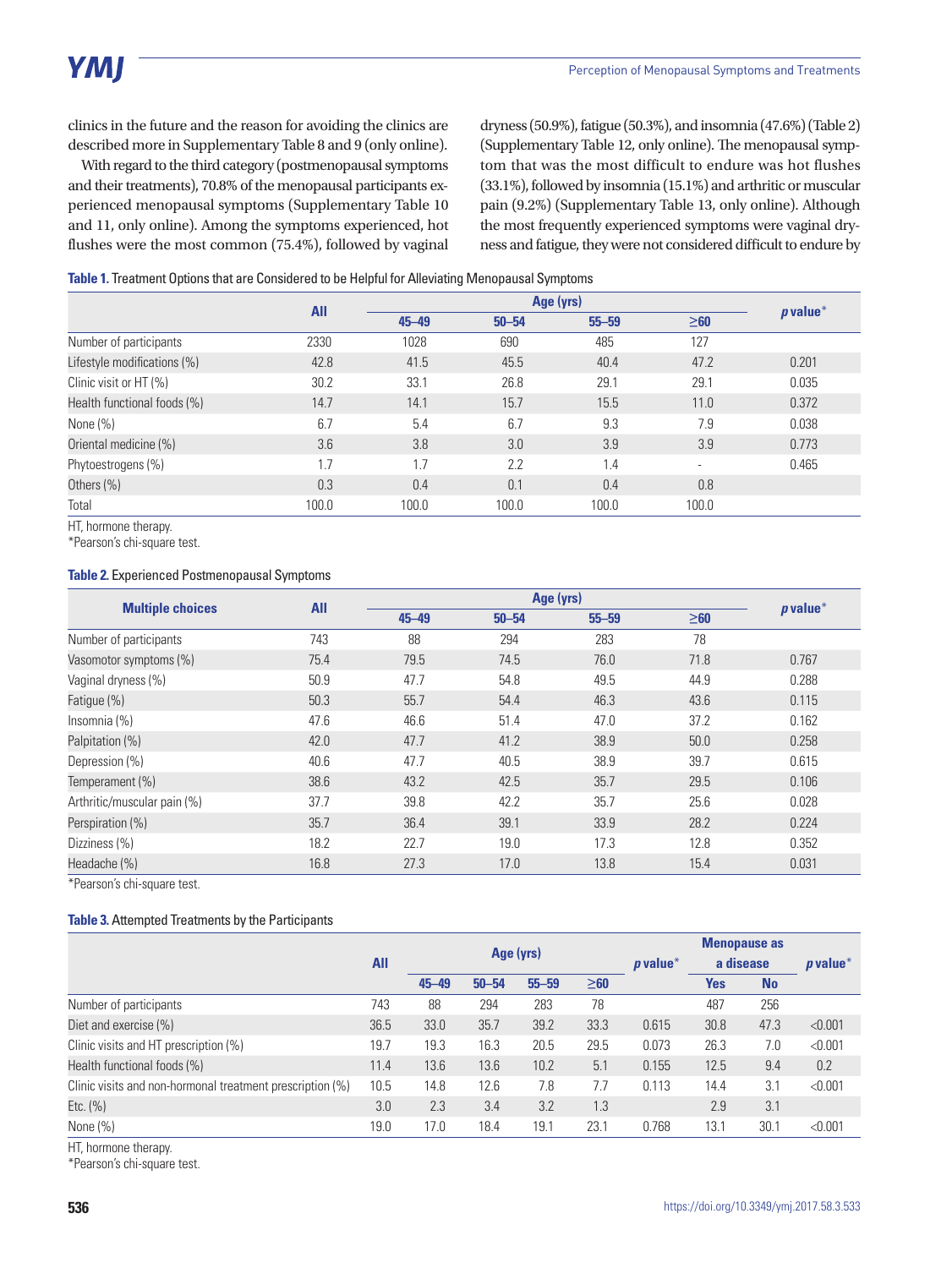many participants (8.3% and 7.5%, respectively).

Table 3 shows the actually attempted treatment options by the survey participants (Supplementary Table 14 and 15, only online). Once again, the highest number of women tried lifestyle modifications, such as diet and exercise (36.5%), and HT was the second popular choice (19.7%). The comparisons between the groups perceiving menopause as a disease or not show significant differences. People who perceived menopause as a disease visited clinics and used HT or non-hormonal treatments more than the counterpart. On the other hand, those who did not think menopause as a disease tended to do nothing for treatment.

Among the participants who used HT, a high proportion of participants stopped using HT (78.1%) (Supplementary Table 16, only online). The main reasons for discontinuation of HT were concerns about developing cancer (36.8%) and experiencing adverse reactions (23.7%) (Supplementary Table 17, only online).

#### **DISCUSSION**

This study demonstrated the current state of perceptions of Korean women with regard to postmenopausal symptoms and their management. A relatively large number of participants recognized menopause as a disease that needs treatment and obtained information from friends/family members and the internet or social media rather than from professionals. Many participants preferred lifestyle modifications or health functional foods to HT and believed that these approaches could alleviate menopausal symptoms. Additionally, participants who used HT but discontinued treatment were mostly worried about developing cancer and experiencing adverse reactions.

The results of previous epidemiological studies on the awareness of menopause among Korean menopausal women performed by the Korean Menopause Society<sup>10-12</sup> are comparable to the results of our study. Although the study population differed among the previous studies and our study, with regard to the number of participants and age groups, the finding that more than half of the participants knew about HT was similar. On the other hand, the percentage of actual users of HT decreased from 24.3% in the year  $2002<sup>11</sup>$  to less than 20% in this study. It is quite discouraging to find that HT utilization has not increased among postmenopausal women, although more than a decade has passed since the announcement of the previous studies. However, the HT awareness rate is not so low when compared to studies from other countries. A Pakistan study showed that only 5% of the participants had knowledge about HT even though the study population included highly educated Asian women.<sup>13</sup> A recent Belgian study revealed 16% of 696 postmenopausal women were using HT.<sup>7</sup> The Central American women also showed low percentage; 10.2% were currently using HT, whereas 13.8% previously used HT but ab-

andoned it.<sup>9</sup> Therefore, compared to these reports from around the world, about 20% of Korean women using HT do not seem to be lagging behind.

The present study differs from previous reports $11,12$  by the Korean Menopause Society in several aspects: first, this was the largest study, including over 2300 women, whereas previous studies had 1201 participants. Second, it was the first attempt to utilize a mobile application survey, whereas previous studies were done by face-to-face interviews or answering questionnaires on paper. Third, the results of a 2002 study showed that 53.6% perceived HT as a treatment option, and the present study showed an increased percentage of women who knew of HT (65.6%). Obviously, people had easier access to information about HT these days than in the past. Additionally, the most common reason for stopping HT in the past was the adverse effects of HT, whereas in the present it was the fear of getting cancer. This result also demonstrates that women today receive various sources of indiscriminate information about HT and the risk of cancer.

Many Korean women believed that their menopausal symptoms could be effectively treated with lifestyle modifications, such as diet and exercise. Some women had the false idea that HT is detrimental to the body's natural system.<sup>11,12</sup> Although there was no significant difference among different age groups, it was also evident from this study that the primarily considered treatment option among Korean women was lifestyle modification. Therefore, health care professionals in Korea should educate women and their family members about the benefits of HT and that it is more effective than lifestyle modification.

Koreans have easy access to the internet and mass media, and this development of information technology in Korea has resulted in greater knowledge about menopause and its treatments among Korean women than women from other countries. A previous Chinese study<sup>8</sup> reported that HT awareness among Chinese women was only 3.5%, and another study from Central America<sup>9</sup> reported it was 27.2%. However, in our study, the proportion of women who were aware of HT was 66.8%. Although a high number of Korean women were aware about HT, the actual number of HT users was not as high as that of women perceiving HT, which indicates that information technology has some limitations. Our study found that younger middleaged women in their late 40s and early 50s were avid users of the internet and mass media and that these were the primary sources for information about menopause. However, regardless of easy access to abundant information about menopausal treatments via the internet or mass media, the most common treatment method chosen by most women was still 'lifestyle modification'.

After the publication of the WHI study, $14-17$  which was overstated in mass media, many individuals became concerned about the breast cancer risk associated with HT, and the number of HT users consequently decreased. The current study found that women tend to think negatively about HT because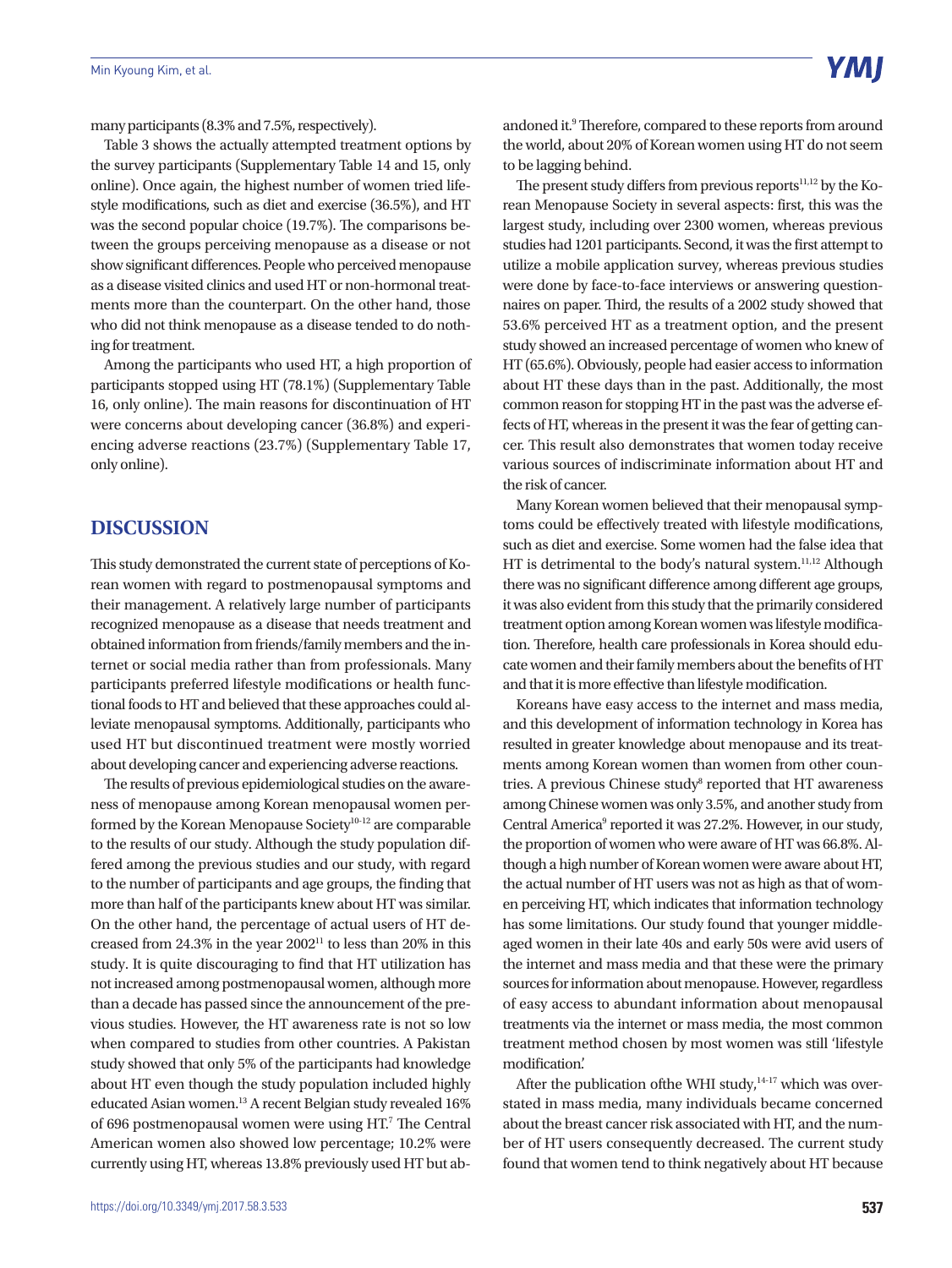## **YMI**

of the possible risk of breast cancer. However, a follow-up WHI study showed that the incidence of breast cancer was not greatly influenced by HT, and the combined estrogen-progesterone therapy group was shown to have an increase in the incidence rate by only <1.0 per 1000 women per year of use.18-20 This demonstrates that the initial findings were exaggerated by mass media, which considerably affected public judgment. There are many treatment options in HT and new approaches, such as tissue-selective estrogen complex, have been introduced to reduce the risk of breast cancer.<sup>21,22</sup> Many women are not aware that there are definite contraindications and indications for appropriate HT usage and that not everyone has the same risks or treatment criteria. The public should be informed that consultations with physicians are important to ensure appropriate and effective treatment.

The present study has some strengths. First, this study had a large population that included women from various backgrounds (e.g., different areas of living, occupations, and education levels). This is the most up-to-date and largest study in a single Asian country. With this representative data, we hope to realize the current status and plan for improvements in any deficiencies found. Second, selection bias was reduced owing to the random selection of participants. Third, the study questionnaires were systematically categorized, and this facilitated a deeper understanding of the study topic.

On the other hand, this study also had some limitations. Since this was a mobile survey without much further assistance or guidance by the survey organizer, some questionnaires may have been skipped or not answered properly by the participants. Also, the data were collected by a smartphone application that only the people who knew this application or were able to use such program participated. Over 60% of the participants had high education levels, and thus, we may need to be careful in interpreting this as the perception of the general Korean population. However, subanalysis according to education level also showed similar results to the main results of this study. As previously described, a high percentage of the Korean public obtains information about HT through mass media or internet. Also, since medicine is such a professional field, the differences in perception of postmenopausal treatments among various education levels seem to be less likely. Furthermore, as this study had a cross-sectional design, the causality of the women's perspectives of HT and socioeconomic or cultural factors could not be determined. Further studies will be needed to assess these aspects.

In conclusion, while high numbers of Korean women were aware about HT, relatively few women selected HT for the treatment of menopausal symptoms, possibly because of information obtained from the internet/mass media and false beliefs about the negative effects of HT. There is a need to improve public awareness of the benefits of HT. Medical professionals will need to educate the public on treatments for menopausal symptoms, and measures should be taken to remove incorrect information from the internet/mass media.

#### **REFERENCES**

- 1. Cheng MH, Wang SJ, Wang PH, Fuh JL. Attitudes toward menopause among middle-aged women: a community survey in an island of Taiwan. Maturitas 2005;52:348-55.
- 2. Gold EB, Colvin A, Avis N, Bromberger J, Greendale GA, Powell L, et al. Longitudinal analysis of the association between vasomotor symptoms and race/ethnicity across the menopausal transition: study of women's health across the nation. Am J Public Health 2006;96:1226-35.
- 3. Panay N, Hamoda H, Arya R, Savvas M; British Menopause Society and Women's Health Concern. The 2013 British Menopause Society & Women's Health Concern recommendations on hormone replacement therapy. Menopause Int 2013;19:59-68.
- 4. Maclennan AH, Broadbent JL, Lester S, Moore V. Oral oestrogen and combined oestrogen/progestogen therapy versus placebo for hot flushes. Cochrane Database Syst Rev 2004;(4):CD002978.
- 5. Burger HG, MacLennan AH, Huang KE, Castelo-Branco C. Evidence-based assessment of the impact of the WHI on women's health. Climacteric 2012;15:281-7.
- 6. Nonhormonal management of menopause-associated vasomotor symptoms: 2015 position statement of The North American Menopause Society. Menopause 2015;22:1155-72.
- 7. Depypere H, Pintiaux A, Desreux J, Hendrickx M, Neven P, Marchowicz E, et al. Coping with menopausal symptoms: an internet survey of Belgian postmenopausal women. Maturitas 2016;90:24-30.
- 8. Jin F, Tao M, Teng Y, Shao H, Li C, Mills E. Knowledge and attitude towards menopause and hormone replacement therapy in Chinese women. Gynecol Obstet Invest 2015;79:40-5.
- 9. Tserotas K, Hernandez L, Morera F, Pineda R, Chedraui P. Treatment for the menopause in Central America: use, knowledge, perceptions and attitudes among urban living middle-aged women. Gynecol Endocrinol 2011;27:504-11.
- 10. Choi H, Lee HK, Park HM. The Korean menopausal women's attitudes and awareness on menopause: results of Korean Gallup epidemiologic survey on menopause and HRT. J Korean Soc Menopause 2003;9:36-43.
- 11. Park HM, Choi H, Lee HK. The HRT awareness and acceptance in Korean postmenopausal women: results of Korean Gallup epidemiologic survey on menopause and HRT. J Korean Soc Menopause 2002;8:3-18.
- 12. Chae HD, Choi SY, Cho EJ, Cho YM, Lee SR, Lee ES, et al. Awareness and experience of menopausal symptom and hormone therapy in Korean postmenopausal women. J Menopausal Med 2014; 20:7-13.
- 13. Memon FR, Jonker L, Qazi RA. Knowledge, attitudes and perceptions towards menopause among highly educated Asian women in their midlife. Post Reprod Health 2014;20:138-42.
- 14. Yum SK, Kim T. Gaps in menopause knowledge. J Menopausal Med 2014;20:47-51.
- 15. Kyvernitakis I, Kostev K, Hars O, Albert US, Hadji P. Discontinuation rates of menopausal hormone therapy among postmenopausal women in the post-WHI study era. Climacteric 2015;18:737-42.
- 16. Kim JY, Sang JH, Park HM. The change of hormone therapy in postmenopausal women in Korea before and after women's health initiative study: 2000~2009. Korean J Obstet Gynecol 2010;53:1110-7.
- 17. Rossouw JE, Anderson GL, Prentice RL, LaCroix AZ, Kooperberg C, Stefanick ML, et al. Risks and benefits of estrogen plus progestin in healthy postmenopausal women: principal results From the Women's Health Initiative randomized controlled trial. JAMA 2002;288: